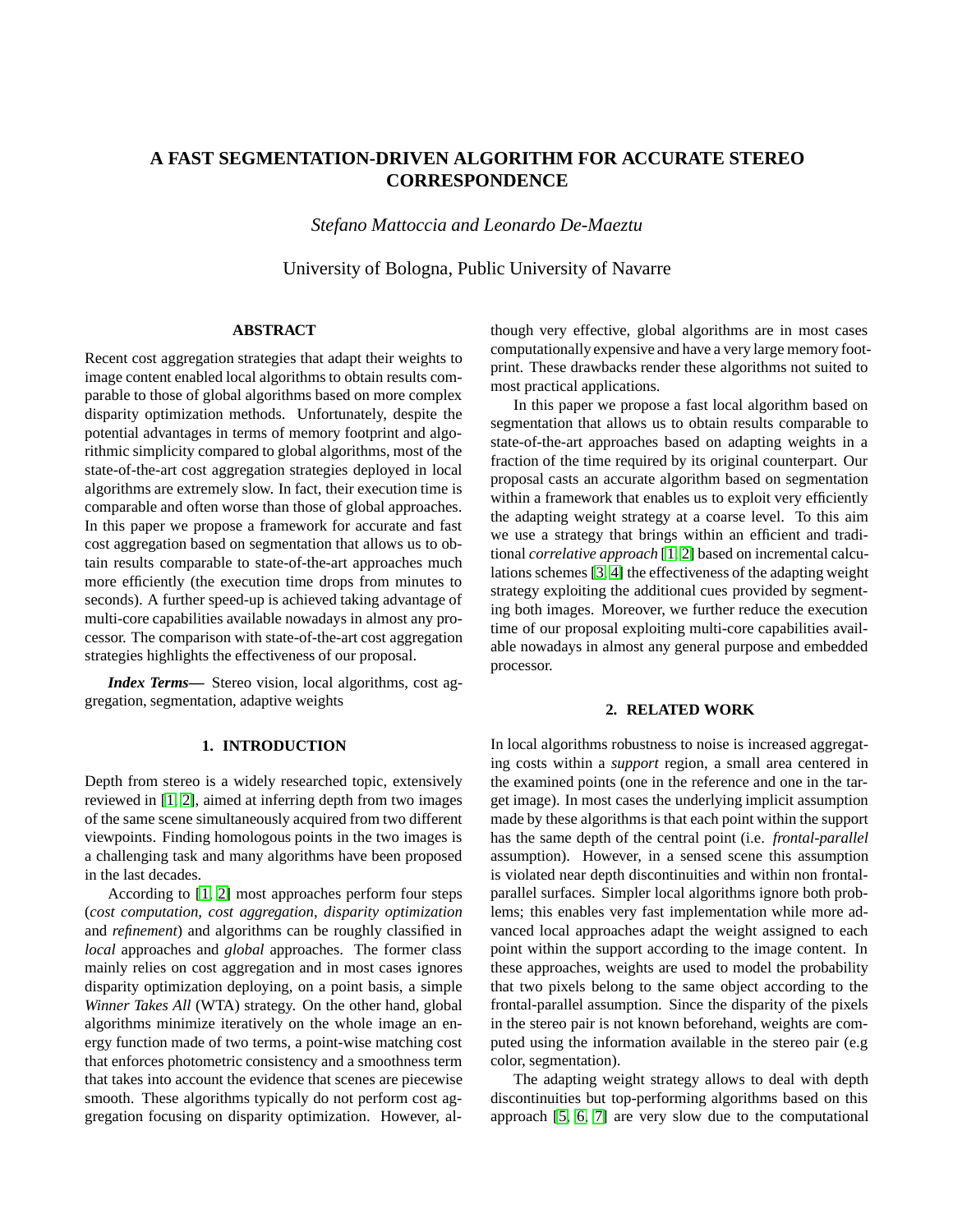

<span id="page-1-0"></span>**Fig. 1**. Support of reference and target images concerned with the central point depicted in red. We partition the support of size  $B \times B$  in non overlapping blocks of equal size  $b \times b$ . In this specific case, the support, of size  $21 \times 21$ , is split in 49 blocks of size 3 *×* 3.

complexity of weight computation and cost aggregation for large support windows. Some efficient simplified algorithms have been proposed for [[5\]](#page-3-0) and [\[6\]](#page-3-1) respectively in [\[8,](#page-3-3) [9\]](#page-3-4) and [\[10\]](#page-3-5). However, the resulting disparity maps compared to the original counterpart are typically less accurate; nevertheless, these simplified algorithms are suited for real-time or near real-time implementation exploiting GPU architectures [ [10,](#page-3-5) [9\]](#page-3-4). In between there are approaches that adapt the shape of the support to the image content according to different strategies (see [\[1\]](#page-2-0), [\[11\]](#page-3-6) and [\[12\]](#page-3-7) for a detailed review of these approaches). Some of these latter methods are fast but their accuracy is clearly outperformed by approaches based and adaptive weights [\[5,](#page-3-0) [6,](#page-3-1) [7\]](#page-3-2).

## **3. PROPOSED FAST SEGMENTATION-DRIVEN APPROACH**

Although the raw Segment Support (SS) approach [ [7\]](#page-3-2) turned out to be very effective its execution time of several minutes is not suited for most practical applications. Therefore, in this paper we propose to cast this method within a computational framework similar to those proposed in [\[8\]](#page-3-3). The Fast Bilateral Stereo (FBS) framework [\[8\]](#page-3-3) provided a link between traditional fast and inaccurate correlative approaches and the accurate but computationally expensive Adaptive Weight (AW) algorithm [\[5\]](#page-3-0). The key idea in FBS was to determine weights according to image content on a block basis and to compute matching costs efficiently and accurately on a point-basis by means of integral images [\[3\]](#page-2-2) or box-filtering [\[4\]](#page-2-3).

In this paper we follow this strategy computing weights on a block-basis deploying as additional cues the segmented



**Fig. 2**. Segmentation-based weight computation: (left) reference or target image, (center) corresponding segment (*Meanshift*), (right) weight computation. Each block has size  $b \times b$ . **[Best viewed in color]**

<span id="page-1-1"></span>stereo pair. For our experiments we deployed for segmentation the Mean-Shift [\[13\]](#page-3-8) algorithm but other algorithms can be used as well. As depicted in Figure [1,](#page-1-0) for each point belonging to the reference and the target image we split the supports of size  $B \times B$  in non overlapping and equal regions of size  $b \times b$ . On each block within the support of each point we compute on a point-basis and very efficiently the matching cost by means of box-filtering [\[4\]](#page-2-3) and assign to each block a single weight according to the following symmetric (i.e. considering both images) strategy. Within each support of two potential corresponding points  $r_i$  in reference image R and  $t_i$ in target image T, for each block  $P_i$  centered in the central point of the block  $p_i$ , we assign weight  $w_i = 1$  if  $p_i$  is on the same segment of the central point of the support (respectively,  $r_i$  for R and  $t_i$  for T). Conversely, if  $p_i$  does not belong to the same segment of the point at the center of the support (i.e. r *<sup>i</sup>* for R and  $t_i$  for T) the cost assigned to the block is given by

$$
w_i = \exp\left(-\frac{\Delta^2}{\gamma}\right) \tag{1}
$$

being  $\gamma$  a constant determined empirically, and  $\Delta$  the Euclidean distance between corresponding RGB channels of the point at the center of the support and the point at the center of the examined block. The proposed block-based weight computation strategy is depicted in figure [2;](#page-1-1) the same procedure applies to reference and target image. Corresponding weights computed on each block of the reference and of the target image are then multiplied so as to assign an overall weight to the matching cost (Truncated Absolute Differences (TAD)) computed on a point basis within each block. The weighted matching cost are summed-up so as to obtain the overall matching cost assigned to each correspondence. It is worth observing that, compared to SS [\[7\]](#page-3-2), this strategy reduces significantly (by a factor  $b<sup>2</sup>$ ) the number of weight computations and the number of additions and multiplications required to obtain the overall matching cost. On the other hand it also reduces the accuracy in weight computation due to the rough localization of each point within the blocks. However, as will be shown in the next section, computing costs on a point basis allows us to compensate for this behavior and to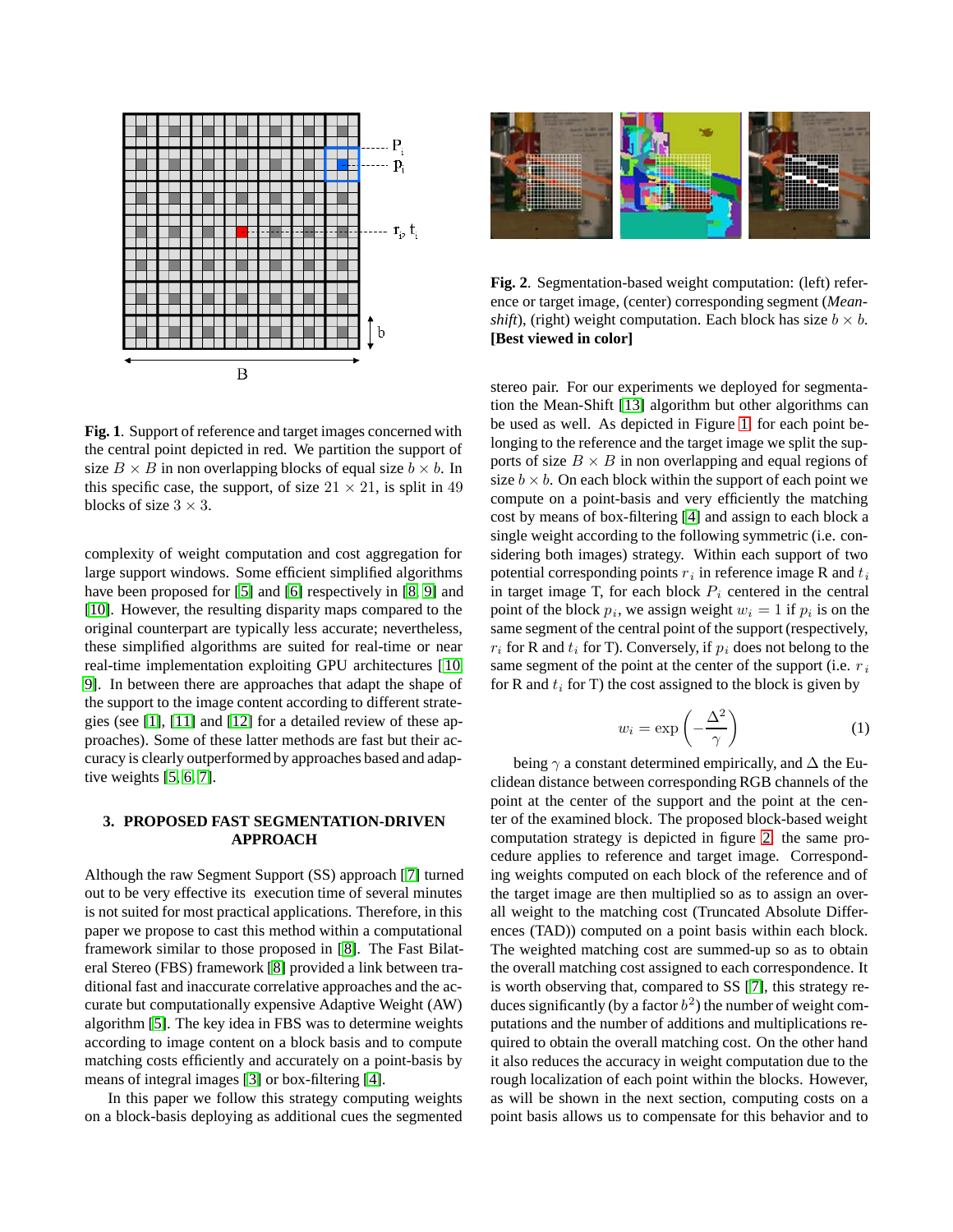obtain much more efficiently results equivalent to SS.

# **4. EXPERIMENTAL RESULTS**

The Middlebury stereo evaluation website [[14\]](#page-3-9) provides a convenient framework for evaluating the accuracy of the reconstruction by the percentage of bad pixels in the computation of four disparity maps using four stereo pairs named Tsukuba, Venus, Teddy and Cones. For each disparity map, Middlebury provides three statistics: the error rates *NOCC* (all points except for occluded areas), *DISC* (only points near depth discontinuities, not including occluded areas) and *ALL* (all points for which the true disparity is known). In this paper, following a similar evaluation procedure proposed in [ [11\]](#page-3-6), error rates on all image points including occlusions (*ALL*) have not been taken into account since the tested algorithms do not explicitly handle disparity retrieval for occluded points due to the adopted WTA strategy. Since the focus of this paper is both on accuracy and execution time, the execution time was measured with similar processors (i.e. Core Duo @2.5 GHz for our experiments and Intel Core Duo @2.14 GHZ in [\[ 11\]](#page-3-6)). In our experiments, the measured execution time for FSD does not include the segmentation algorithm, that for Teddy accounts for less than 2 seconds (for both images).

According to the described evaluation methodology, Table [1](#page-3-10) shows the results for our proposal FSD and top-ranked algorithms according<sup>[1](#page-2-4)</sup> to [\[11\]](#page-3-6): FBS [\[8\]](#page-3-3), SS [\[7\]](#page-3-2), SB [\[15\]](#page-3-11), AW [\[5\]](#page-3-0), REL [\[16\]](#page-3-12) and VW [\[17\]](#page-3-13). The parameters of our algorithm have been optimized to produce the best possible results for blocks of size  $3 \times 3$  and  $5 \times 5$  with  $B = 45$  and  $7 \times 7$  with  $B = 49$ . The table shows that the proposed algorithm using  $b = 3$  and  $B = 45$  outperforms<sup>[2](#page-2-5)</sup> (in terms of overall sum of NOCC and DISC error) all the evaluated state-of-the-art local stereo matching approaches. Moreover, the Table also shows that our approach has an execution time dramatically reduced compared to SS (about 33 seconds for FSD with  $b = 3$  vs 39 minutes required by SS according to [ [11\]](#page-3-6)), being this time comparable to faster approaches (e.g VW and FBS). It wort observing that by using larger blocks (e.g. 5*×*5 and 7*×*7) the execution time further decreases, while the performance remains comparable to state-of-the-art approaches. Therefore, the block size parameter allows the user to trade accuracy for speed; this feature might be useful in certain application scenarios (e.g videosurveillance or robotics). Figure [4](#page-4-0) shows the disparity maps concerned with Tsukuba for the examined algorithms. Finally, although we do not report experimental results due to the lack of space, we point out that compared to FBS and AW, the proposed FSD algorithm, deploying an explicit segmentation step, allows us to obtain accurate results



<span id="page-2-7"></span>**Fig. 3**. Execution time for the proposed FSD approach on Teddy and Tsukuba with 1 core and 4 cores.

also with greyscale images.

We also exploited for the proposed FSD algorithm the multi-core capabilities available in most modern processors using the OpenMP library<sup>[3](#page-2-6)</sup>. Figure [3](#page-2-7) reports the execution time for FSD in the three different configurations examined deploying 1 core and 4 cores on the Teddy and Tsukuba stereo pairs. Observing the figure, we can notice that FSD obtains significant speed-ups taking advantage of parallel execution and the execution time is reduced to few seconds.

#### **5. CONCLUSIONS**

In this paper we have proposed an accurate yet efficient algorithm for accurate stereo correspondence. Our proposal casts an effective algorithm based on segmentation within an efficient framework for weight computation enabling to obtain accuracy equivalent to state-of-the-art approaches with execution times comparable to those of faster, less accurate algorithms. A further speed-up was obtained exploiting multicore capabilities available in most modern processors.

#### **6. REFERENCES**

- <span id="page-2-0"></span>[1] R. Szeliski, *Computer Vision: Algorithms and Applications*, Springer, 2010.
- <span id="page-2-1"></span>[2] D. Scharstein and R. Szeliski, "A taxonomy and evaluation of dense two-frame stereo correspondence algorithms," *Int. Jour. Computer Vision*, vol. 47, no. 1/2/3, pp. 7–42, 2002.
- <span id="page-2-2"></span>[3] F. Crow, "Summed-area tables for texture mapping," *Computer Graphics*, vol. 18, no. 3, pp. 207–212, 1984.
- <span id="page-2-3"></span>[4] M. Mc Donnel, "Box-filtering techniques," *Computer Graphics and Image Processing*, vol. 17, pp. 65–70, 1981.

<sup>&</sup>lt;sup>1</sup>Complete results adn disparity maps available at: www.vision.deis.unibo.it/spe/SPEresults.aspx

<span id="page-2-5"></span><span id="page-2-4"></span><sup>&</sup>lt;sup>2</sup>Parameters of the FSD algorithm:  $\gamma = 22.6$ , TAD threshold = 45. Pa-rameters for segmentation<sup>[\[13\]](#page-3-8)</sup>: spatial bandwidth  $S_b = 5$ , range bandwidth  $R_b = 2$ 

<span id="page-2-6"></span><sup>3</sup>www.openmp.org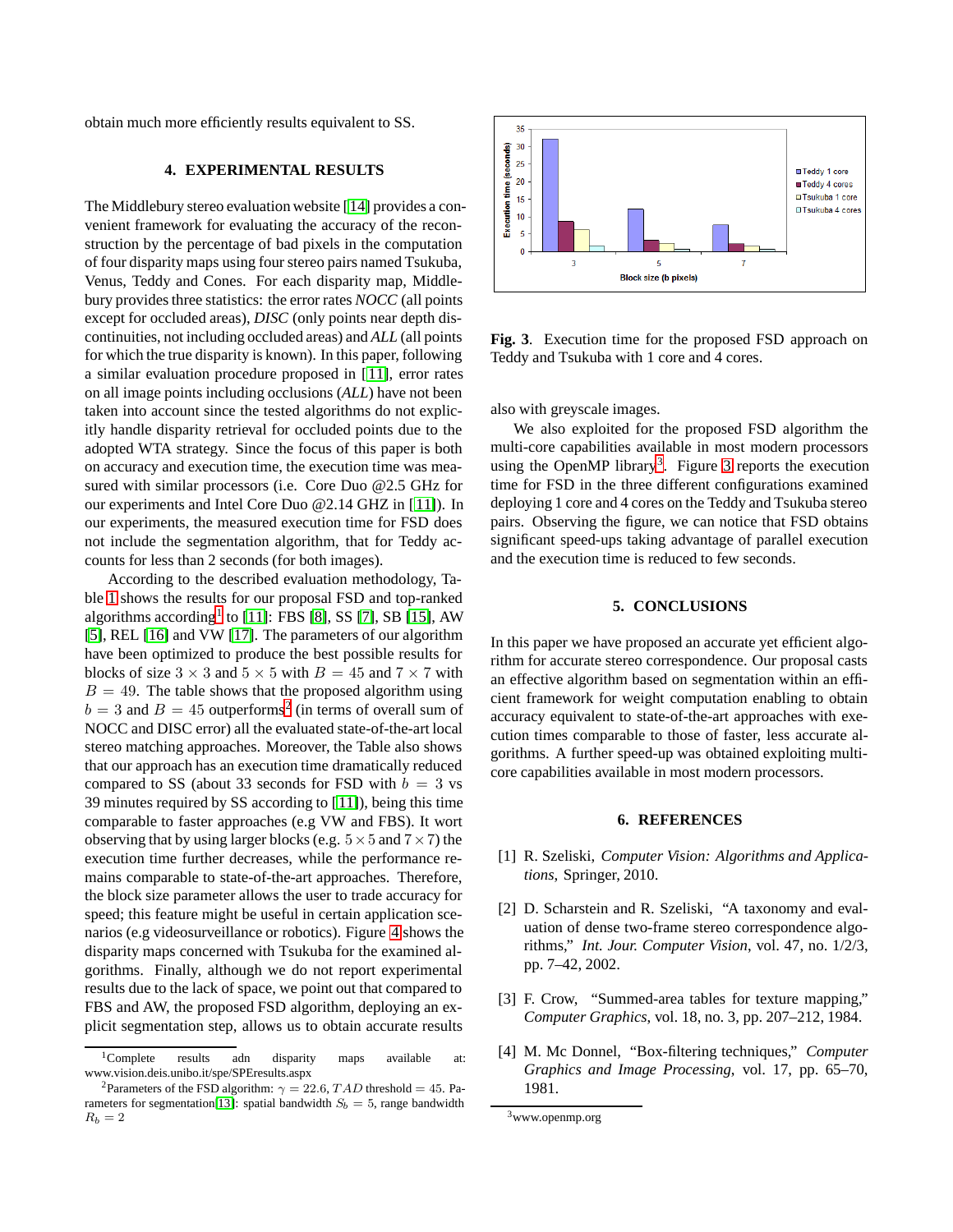|                                   | Tsukuba |                  |                 | Venus |      |                  | Teddy                                       |      |           | Cones                                                   |           |             | Time / Overall NOCC+DISC    |
|-----------------------------------|---------|------------------|-----------------|-------|------|------------------|---------------------------------------------|------|-----------|---------------------------------------------------------|-----------|-------------|-----------------------------|
|                                   |         |                  |                 |       |      |                  |                                             |      |           | NOCC ALL DISC NOCC ALL DISC NOCC ALL DISC NOCC ALL DISC |           |             |                             |
| $\overline{\textbf{FSD}}_{45(3)}$ |         |                  | 5.69 8.94       |       |      | 1.15 2.80 6.49   | 10.2                                        |      | 19.4 20.3 | 4.72 15.3 $\overline{10.8}$                             |           |             | $32.28 \text{ sec} / 66.32$ |
| $\overline{\textbf{FSD}}_{45(5)}$ | 4.02    |                  | 6.01 9.72       |       |      |                  | 1.29 2.94 $9.35 \mid 10.5 \mid 19.6 \n21.1$ |      |           | 4.75 15.4 11.5                                          |           |             | 12.15 sec $/72.21$          |
| $\overline{\textbf{FSD}}_{49(7)}$ |         |                  | 3.83 5.72 10.90 |       |      | 1.18 $2.79$ 8.70 |                                             |      |           | $\vert$ 10.6 19.7 21.6 $\vert$ 5.92 16.2 12.9           |           |             | 6.6 sec $/75.61$            |
| <b>FBS</b> [8]                    | 2.95    |                  | 4.75 8.69       | 1.29  |      |                  |                                             |      |           | 2.87 7.62 10.71 19.8 20.82 5.23 15.3 11.34              |           |             | $32 \text{ sec} / 67.56$    |
| SS [7]                            |         | $2.15$ 4.04 7.22 |                 | 1.38  | 3.0  | 6.27             | 10.5                                        | 19.7 | 21.2      | 5.83 16.4 11.8                                          |           |             | 2358 sec $/ 67.06$          |
| <b>SB</b> [15]                    | 2.25    | 2.86 8.87        |                 | 1.37  | 2.31 | 9.4              | 12.7                                        |      | 20.1 24.8 | 11.1                                                    | 19.2 20.1 |             | $2 \sec / 100.65$           |
| AW [5]                            | 4.66    |                  | 6.68 8.25       | 4.61  | 6.18 | 13.3             | 12.7                                        |      | 21.6 22.4 | 5.5                                                     |           | $16.0$ 11.9 | 1221 sec / 83.32            |
| <b>Rel</b> [16]                   | 5.08    | 6.94             | 17.9            | 3.92  |      | 5.5 13.9         | 18.9                                        |      | 27.0 29.9 | 11.3                                                    | 20.7 18.3 |             | 803 sec $/ 121.2$           |
| <b>VW</b> [17]                    |         |                  | 12.4            | 2.42  |      | $3.87$ 13.3      | 17.7                                        |      | 25.9 25.5 | 21.2 29.6 27.3                                          |           |             | $26 \text{ sec} / 94.68$    |

<span id="page-3-10"></span>**Table 1**. Measured accuracy and measured execution time for the proposed Fast Segmentation-driven (FSD) approach proposed with three configurations ( $B = 45$ ,  $b = 3$ ,  $B = 45$ ,  $b = 5$  and  $B = 49$ ,  $b = 7$ ), FBS [\[8\]](#page-3-3), SS [\[7\]](#page-3-2), SB [\[15\]](#page-3-11), AW [\[5\]](#page-3-0), REL [\[16\]](#page-3-12) and VW [\[17\]](#page-3-13) according to the Middlebury web site [\[14\]](#page-3-9) and (in boldface) according to [[11\]](#page-3-6).

- <span id="page-3-0"></span>[5] K.J. Yoon and I.S. Kweon, "Adaptive support-weight approach for correspondence search," *IEEE Trans. PAMI*, vol. 28, no. 4, pp. 650–656, 2006.
- <span id="page-3-1"></span>[6] Asmaa Hosni, Michael Bleyer, Margrit Gelautz, and Christoph Rhemann, "Local stereo matching using geodesic support weights," in *ICIP*, 2009.
- <span id="page-3-2"></span>[7] F. Tombari, S. Mattoccia, and L. Di Stefano, "Segmentation-based adaptive support for accurate stereo correspondence," in *Proc. IEEE Pacific-Rim Symposium on Image and Video Technology (PSIVT'07)*, 2007.
- <span id="page-3-3"></span>[8] S. Mattoccia, S. Giardino, and A. Gambini, "Accurate and efficient cost aggregation strategy for stereo correspondence based on approximated joint bilateral filtering," in *Proc. of ACCV2009*, 2009.
- <span id="page-3-4"></span>[9] Christian Richardt, Douglas Orr, Ian Davies, Antonio Criminisi, and Neil A. Dodgson, "Real-time spatiotemporal stereo matching using the dual-cross-bilateral grid," in *ECCV (3)*, 2010, pp. 510–523.
- <span id="page-3-5"></span>[10] Margrit Gelautz Asmaa Hosni, Michael Bleyer, "Near real-time stereo with adaptive support weight approaches," in *3DPVT2010*, 2010.
- <span id="page-3-6"></span>[11] F. Tombari, S. Mattoccia, L. Di Stefano, and E. Addimanda, "Classification and evaluation of cost aggregation methods for stereo correspondence," in *CVPR08*, 2008, pp. 1–8.
- <span id="page-3-7"></span>[12] M. Gong, R.G. Yang, W. Liang, and M.W. Gong, "A performance study on different cost aggregation approaches used in real-time stereo matching," *Int. Journal Computer Vision*, vol. 75, no. 2, pp. 283–296, 2007.
- <span id="page-3-8"></span>[13] D. Comaniciu and P. Meer, "Mean shift: A robust approach toward feature space analysis," *IEEE Trans. PAMI*, vol. 24, pp. 603–619, 2002.
- <span id="page-3-9"></span>[14] D. Scharstein and R. Szeliski, "Middlebury stereo vision," http://vision.middlebury.edu/stereo/.
- <span id="page-3-11"></span>[15] M. Gerrits and P. Bekaert, "Local stereo matching with segmentation-based outlier rejection," in *Proc. CRV 2006*, 2006, pp. 66–66.
- <span id="page-3-12"></span>[16] S.B. Kang, R. Szeliski, and J. Chai, "Handling occlusions in dense multi-view stereo," in *Proc. CVPR 2001*, 2001, pp. 103–110.
- <span id="page-3-13"></span>[17] O. Veksler, "Fast variable window for stereo correspondence using integral images," in *Proc. CVPR 2003*, 2003, pp. 556–561.